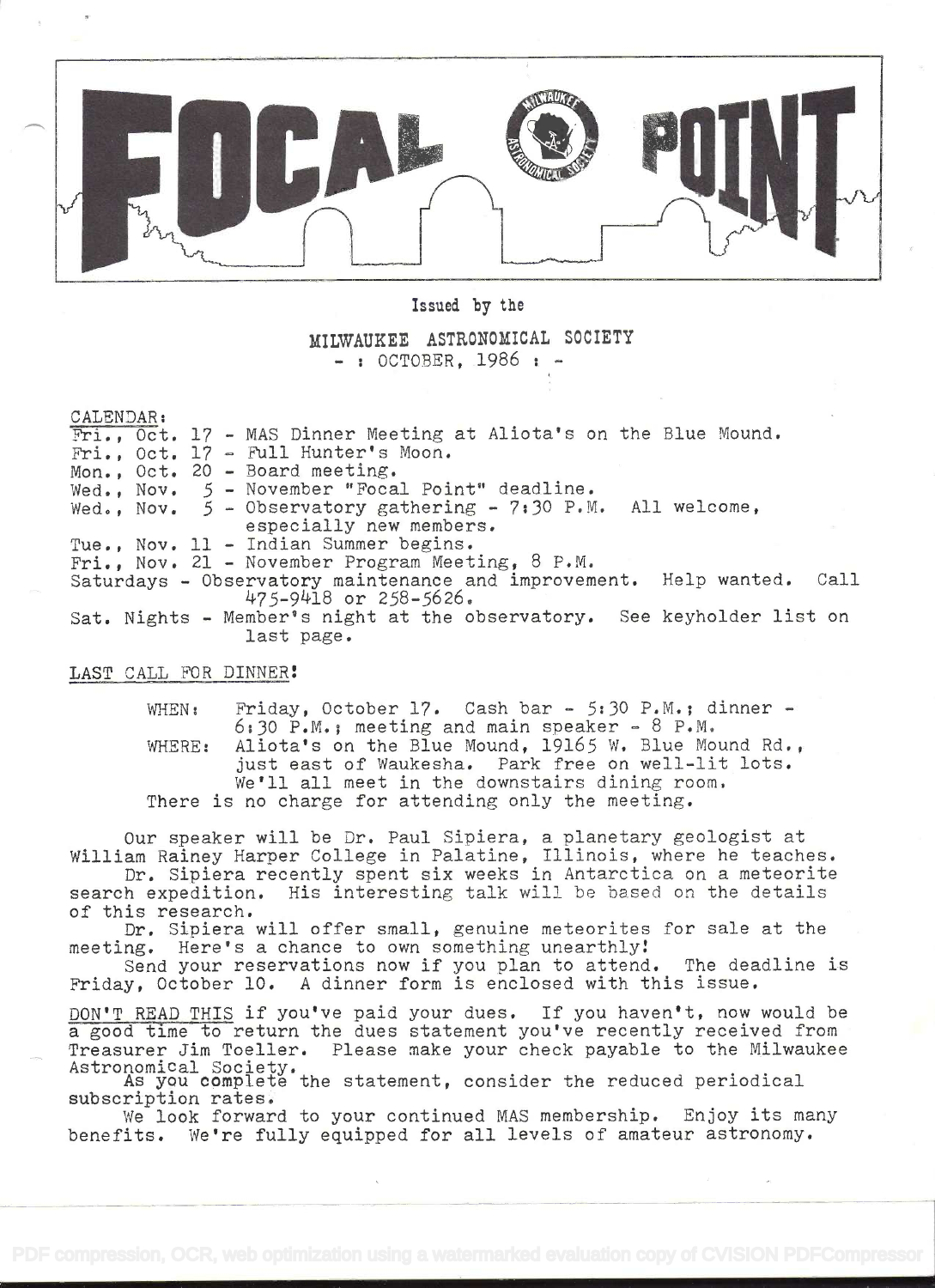OBSERVATORY NEWS: The domes are working, but be careful of the B dome. Don't run the shutter all the way up. Do not turn the 26" dome until rollers are improved. Use force gently on all domes. The 12" Armfield and Buckstaff mirrors have been aluminized. Humidity in the Zemlock building is being corrected by weather-stripping and dehumidifying. We need wall washers and painters for repair of some minor damage. Books may be withdrawn from the observatory library through the honor system. Fill out a card and enter the title(s) after your name in the office log. Another senseless break-in. Someone broke into the patrol camera and stole a \$100 finder. Thief no doubt has no use for it. Please check the grounds and all buildings before leaving. If you drive by the observatory, maybe you can stop a moment and look around.

We've received, as gifts, two large mirror grinding machines, a 12" f8 telescope from John Moore and a 10" Cassegrain from the family of the late George Ceolla. Thanks to all donors. Plans are pending for installation and use.

New policies and procedures for Portascope use are now under study by the board and should be in effect early next year.

NEW MEMBERS: Please welcome Dr. Joseph Abler and daughters Deborah and Susan, Brookfield; Barry Brezan, West Allis; Clint Laskowski, Cudahy; Scott Laskowski, Greenfield; Steve Pope and wife Judy, Ellison Bay, Wisconsin; James Regis, wife June, and son Kent, Whitefish Bay; Daniel Reindi, Milwaukee; Carl Winkler, Milwaukee.

OOPS! The "Focal Point" should have introduced new members James and Dorothy Hube as James and Dorothy Kube.

MEET MATT MCNEELEY, our new Program Chairman. He is also the observatory grounds caretaker.

OBS. DIR, GERRY SAMOLYK has been named counselor for the American Association of Variable Star Observers (AAVSO), He definitely has earned the honor.

OPEN HOUSE RESUME: First of all, hip, hip, hooray! to Frank Roldan for chairing the seven-night public Open House program.

Unfortunately, the many inches of "California Sunshine" and poor skies helped keep the crowds down but a thousand or so folks did enjoy our offerings and add a few dollars to the treasury.

FOR SALE: 135 mm fl.7 and 400 mm f6.3 telephotos for astrophotography. \$89.00 each. Please call Tom Schmidtkunz in the evening at 784-0253.

FOR SALE: Issues of "Sky & Telescope" as far back as the 1960's at  $4$ l'or a dollar. Call the observatory, preferably on Saturday mornings. Notify Treas. Jim Toeller about your choices.

MAS caps are also available at \$4.00 each. They're blue and white, visored, and feature our logo. Adjustable to any head size.

FOR FREE! Chairs. All you want, all in good condition. Most are wooden, some are metal folding. Call the observatory, preferably on Saturday mornings.